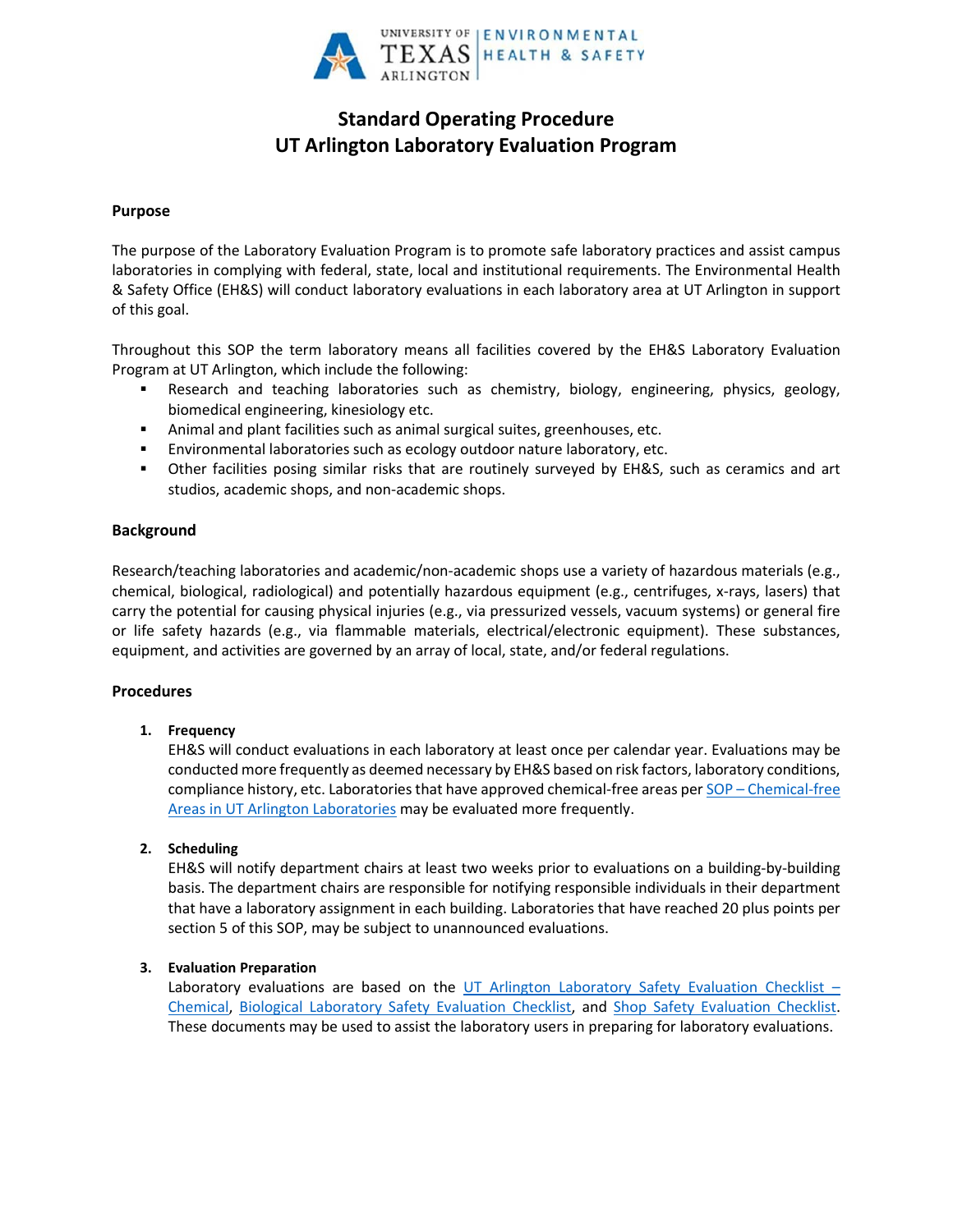#### **4. Evaluation Process**

a. Initial Evaluation

An EH&S staff member will conduct a comprehensive safety evaluation of the laboratory. While performing the evaluation each laboratory user-related item reviewed will be determined to be one of the following:

- **Compliant**
- **Non-compliant**
- Non-compliant Critical

More information regarding these determinations can be found in the [Laboratory Evaluation](http://www.uta.edu/campus-ops/ehs/chemical/docs/UTA-lab-evaluation-rubric.pdf)  [Rubric.](http://www.uta.edu/campus-ops/ehs/chemical/docs/UTA-lab-evaluation-rubric.pdf) EH&S will assist the responsible individual (i.e., the PI, shop supervisor, etc.) in determining how to address and correct findings identified during the evaluation and will also provide information regarding potentially hazardous situations and assist in mitigating these hazards.

b. Reporting

EH&S will issue a report outlining any findings within three (3) business days after the date of evaluation. The report will be provided to the responsible individual. For academic/research laboratories, if "Non-compliant – Critical" deficiencies are noted, the department chair/head will also be provided a copy of the evaluation report.

c. Response to Findings

The responsible individual must correct any deficiencies and document the correction by responding in writing. This response must include the actions taken to remedy the findings and outline steps taken to prevent their reoccurrence. The response requirements will be dictated by the severity of the findings as described below.

The evaluation report notes all findings as "Compliant".

– No response from the responsible individual is required.

Or

 The evaluation report contains at least one finding that is "Non-compliant". – The responsible individual must respond in writing within **ten (10) business days** of receiving the laboratory evaluation report. The response must be in writing and sent to EH&S.

Or

 The evaluation report contains at least one finding that is "Non-compliant - Critical". – The responsible individual must respond in writing within **three (3) business days** of receiving the laboratory evaluation report. The response must be in writing and sent to EH&S with copies to the department chair/head.

If the responsible individual does not provide a response within the prescribed timeframe noted above, points will be assessed per section 5 of this SOP. EH&S will also send a reminder email to the responsible individual and copy their department chair and appropriate dean.